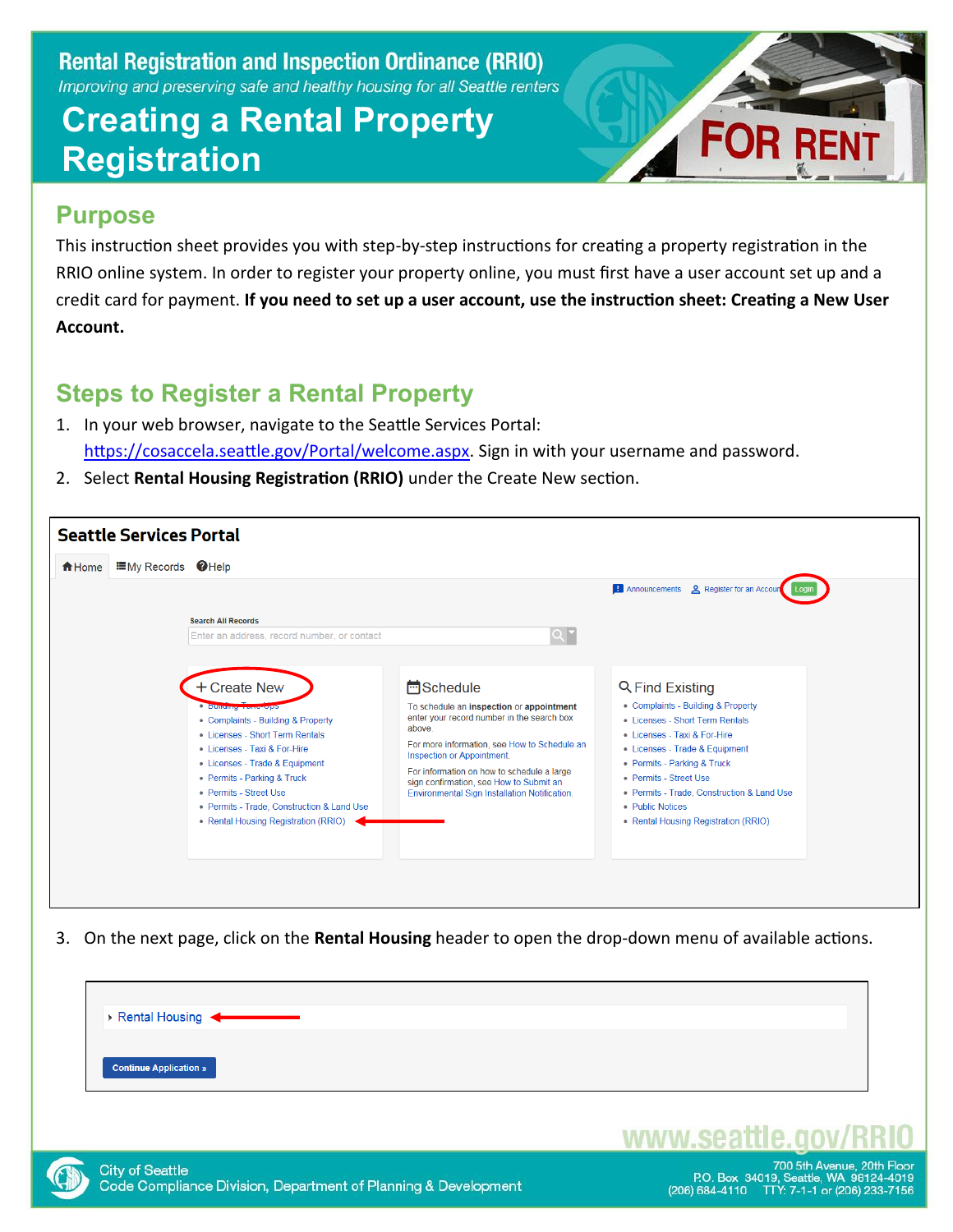# **Creating a Rental Property Registration**

4. Select **Rental Property Registration** and then click the **Continue Application** button.

5. Search for the rental property address by entering in the address information and then clicking the **Search** button. If you received a pre-registration letter, then you can enter the pre-registration number that was listed on the letter which will pre-fill the property information to proceed.

| 1 Property Details                           | 2 Registration<br>Details                                                                          | 3 Review                                                                                                                             | 4 Pay Fees | 5 Record Issuance                                                                                                                                                                       |
|----------------------------------------------|----------------------------------------------------------------------------------------------------|--------------------------------------------------------------------------------------------------------------------------------------|------------|-----------------------------------------------------------------------------------------------------------------------------------------------------------------------------------------|
| Step 1: Property Details > Property Location |                                                                                                    |                                                                                                                                      |            |                                                                                                                                                                                         |
|                                              |                                                                                                    |                                                                                                                                      |            | * indicates a required field.                                                                                                                                                           |
|                                              |                                                                                                    |                                                                                                                                      |            |                                                                                                                                                                                         |
| <b>Address</b>                               |                                                                                                    |                                                                                                                                      |            |                                                                                                                                                                                         |
|                                              |                                                                                                    |                                                                                                                                      |            | If you're having trouble finding your address, try entering only the number and the street name (e.g. 201 Northlake). Although a parcel number was included in the mailing you may have |
| received, please search by address only.     |                                                                                                    |                                                                                                                                      |            |                                                                                                                                                                                         |
| * Number:<br>Prefix:                         | * Street Name:                                                                                     | Type:<br>Suffix:                                                                                                                     |            |                                                                                                                                                                                         |
| -Select- v                                   |                                                                                                    | -Select--<br>-Select- v                                                                                                              |            |                                                                                                                                                                                         |
| Unit No.:                                    |                                                                                                    |                                                                                                                                      |            |                                                                                                                                                                                         |
|                                              |                                                                                                    |                                                                                                                                      |            |                                                                                                                                                                                         |
| Clear                                        |                                                                                                    |                                                                                                                                      |            |                                                                                                                                                                                         |
|                                              |                                                                                                    |                                                                                                                                      |            |                                                                                                                                                                                         |
|                                              |                                                                                                    |                                                                                                                                      |            |                                                                                                                                                                                         |
|                                              |                                                                                                    |                                                                                                                                      |            |                                                                                                                                                                                         |
| Did you get a letter?                        |                                                                                                    |                                                                                                                                      |            |                                                                                                                                                                                         |
|                                              |                                                                                                    |                                                                                                                                      |            |                                                                                                                                                                                         |
|                                              | This will ensure we recognize your property and that you don't receive further follow-up mailings. | If you received a letter from us saying you need to register this property, enter the pre-registration number from that letter here. |            |                                                                                                                                                                                         |
|                                              |                                                                                                    |                                                                                                                                      |            |                                                                                                                                                                                         |
|                                              |                                                                                                    |                                                                                                                                      |            |                                                                                                                                                                                         |
| <b>Pre-Registration Number:</b>              |                                                                                                    |                                                                                                                                      |            |                                                                                                                                                                                         |
|                                              |                                                                                                    |                                                                                                                                      |            |                                                                                                                                                                                         |
|                                              |                                                                                                    |                                                                                                                                      |            |                                                                                                                                                                                         |

### www.seattle.



700 5th Avenue, 20th Floor<br>P.O. Box 34019, Seattle, WA 98124-4019 (206) 684-4110 TTY: 7-1-1 or (206) 233-7156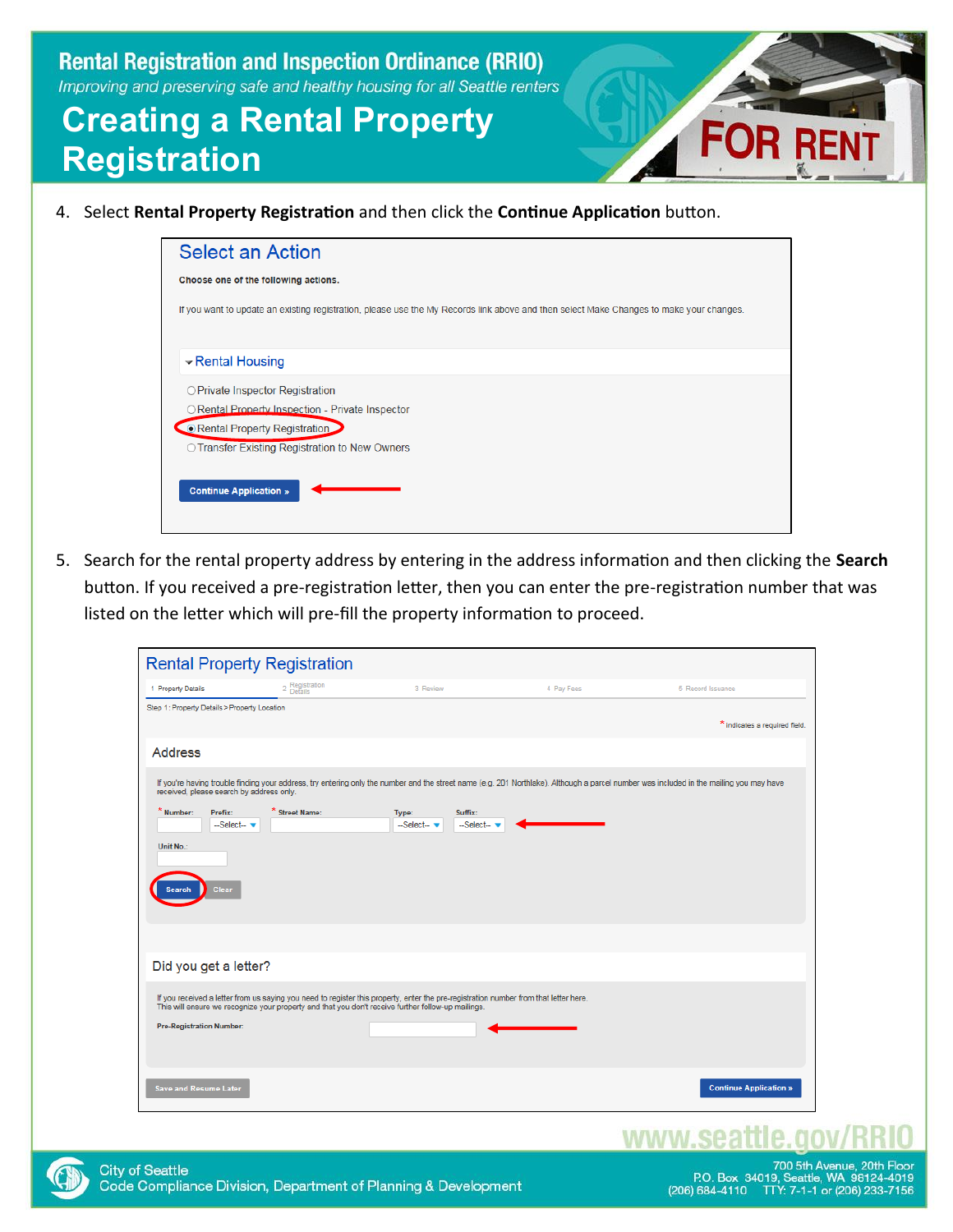# **Creating a Rental Property Registration**



6. When searching for an address, there may be more than a single result. Select the correct address for the rental property from the populated list. If the property address is not on the results list, select an address that is the closest and then click **Select** to proceed.

|         | <b>Address Search Result List</b> |     |              |                    |                |           |       | $\times$ |
|---------|-----------------------------------|-----|--------------|--------------------|----------------|-----------|-------|----------|
|         | Addresses                         |     |              |                    |                |           |       |          |
|         | Showing 1-3 of 3                  |     |              |                    |                |           |       |          |
|         | <b>Address</b>                    |     |              |                    | <b>City</b>    | State Zip |       |          |
| Ω       | <b>700 5TH AVE N</b>              |     |              |                    | <b>SEATTLE</b> | <b>WA</b> | 98109 |          |
| ∩       | <b>700 5TH AVE S</b>              |     |              |                    | <b>SEATTLE</b> | <b>WA</b> | 98104 |          |
| $\odot$ | <b>700 5TH AVE</b>                |     |              |                    | <b>SEATTLE</b> | <b>WA</b> | 98104 |          |
|         | <b>Associated Parcels</b>         |     |              |                    |                |           |       |          |
|         | Showing 1-1 of 1                  |     |              |                    |                |           |       |          |
|         | <b>Parcel Number</b>              | Lot | <b>Block</b> | <b>Subdivision</b> |                |           |       |          |
| $\odot$ | DV0029582                         |     |              |                    |                |           |       |          |
|         | <b>Select</b><br>Cancel           |     |              |                    |                |           |       |          |

7. The registration will auto-fill with the address you selected. If you need to change or edit the address, you can do after the address has populated. Then click **Continue Application** to proceed.

| <b>Address</b>                                                                                                                                                                                                                                                                                                                                                                                                                                                                                                                |
|-------------------------------------------------------------------------------------------------------------------------------------------------------------------------------------------------------------------------------------------------------------------------------------------------------------------------------------------------------------------------------------------------------------------------------------------------------------------------------------------------------------------------------|
| If you're having trouble finding your address, try entering only the number and the street name (e.g. 201 Northlake). Although a parcel number was included in the mailing you may have<br>received, please search by address only.<br>* Street Name:<br>* Number:<br>Prefix:<br>Suffix:<br>Type:<br>5TH<br><b>AVE</b><br>700<br>$-$ Select $ \blacktriangledown$<br>--Select--<br>Unit No.:<br>Change the address of the property here if<br>needed before continuing with the application.<br><b>Clear</b><br><b>Search</b> |
| Did you get a letter?                                                                                                                                                                                                                                                                                                                                                                                                                                                                                                         |
| If you received a letter from us saying you need to register this property, enter the pre-registration number from that letter here.<br>This will ensure we recognize your property and that you don't receive further follow-up mailings.<br><b>Pre-Registration Number:</b>                                                                                                                                                                                                                                                 |
| <b>Continue Application »</b><br><b>Save and Resume Later</b>                                                                                                                                                                                                                                                                                                                                                                                                                                                                 |

### www.sea

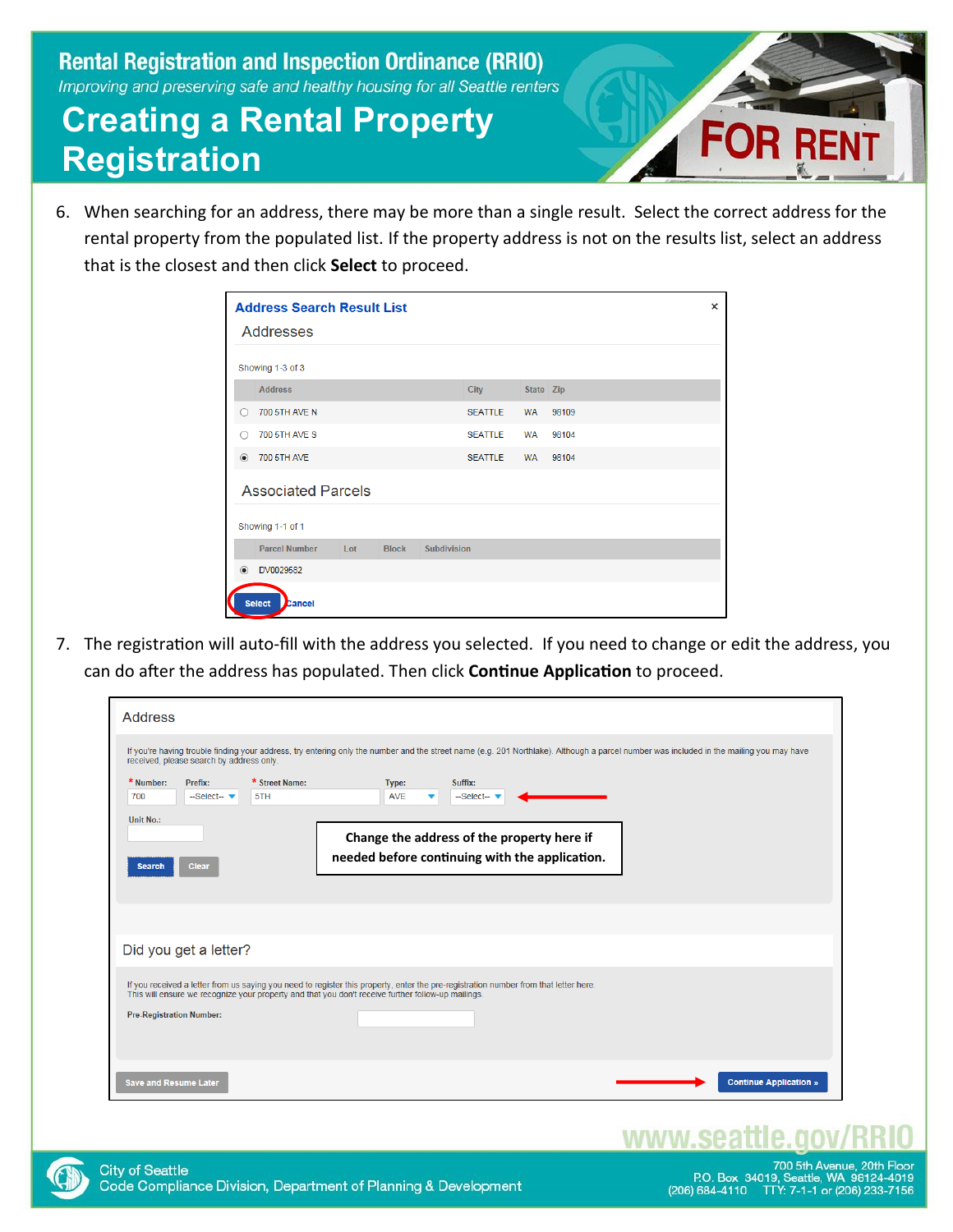# **Creating a Rental Property Registration**



8. The registration will now prompt you fill in contact information regarding the rental property. RRIO Rental Property registration requires 3 contact types: applicant, owner, and tenant contact for repairs. Use the **Select from Account** button if you wish to add information from your User Account. Use the **Add New** button if you wish to add someone that is not listed in your user account. Use the **Look Up** button if you wish to add a contact that may already be in our system.

|                                         | <b>Rental Property Registration</b>                                                                                                 |                     |          |            |                                                                                                                                                                                       |
|-----------------------------------------|-------------------------------------------------------------------------------------------------------------------------------------|---------------------|----------|------------|---------------------------------------------------------------------------------------------------------------------------------------------------------------------------------------|
| 1 Property Details                      | 2 Registration<br>Details                                                                                                           |                     | 3 Review | 4 Pay Fees | 5 Record Issuance                                                                                                                                                                     |
| Step 1: Property Details > Contact List |                                                                                                                                     |                     |          |            |                                                                                                                                                                                       |
|                                         | To register you need at least three types of contacts. The same person/organization can be more than one type.                      |                     |          |            |                                                                                                                                                                                       |
| RRIO website.)                          | 1. Applicant - the person entering the registration information.<br>2. Owner - the legal owner(s) of the property.                  |                     |          |            | 3. Tenant Contact for Repairs - the person/organization that tenants can contact to make repairs. (Note: This contact information will be public information on the                   |
| you must list all owners.               |                                                                                                                                     |                     |          |            | Existing contacts for your rental unit are shown in the Contact List table. Please enter any remaining required contacts below. If your property has more than one owner,             |
|                                         | to add each contact to the Contact List. Continue until all contacts appear in the Contact List. Then click "Continue Application". |                     |          |            | You may add other contacts such as attorneys or property management companies if they should also get information about the registration of this property. Click "Save"               |
|                                         | information see the Public Records Act, RCW Chapter 52.56.                                                                          |                     |          |            | Information provided to the Seattle Department of Construction and Inspections is considered a public record and may be subject to public disclosure. For more                        |
|                                         |                                                                                                                                     |                     |          |            | * indicates a required field.                                                                                                                                                         |
| <b>Contact List</b>                     |                                                                                                                                     |                     |          |            |                                                                                                                                                                                       |
| top right of the screen.                |                                                                                                                                     |                     |          |            | Click Select From Account to add contacts already in your account. Select Add New to add a new contact. To edit information in your account, click the Account Management link at the |
| <b>Select From Account</b>              | <b>Add New</b><br>Look Up                                                                                                           |                     |          |            |                                                                                                                                                                                       |
| Showing 0-0 of 0                        |                                                                                                                                     |                     |          |            |                                                                                                                                                                                       |
| <b>Full Name</b><br>Name                | <b>Business</b><br><b>Contact Type</b>                                                                                              | <b>Address Line</b> | Action   |            |                                                                                                                                                                                       |
| No records found                        |                                                                                                                                     |                     |          |            |                                                                                                                                                                                       |
|                                         |                                                                                                                                     |                     |          |            |                                                                                                                                                                                       |
| <b>Save and Resume Later</b>            |                                                                                                                                     |                     |          |            | <b>Continue Application »</b>                                                                                                                                                         |



700 5th Avenue, 20th Floor<br>P.O. Box 34019, Seattle, WA 98124-4019<br>206) 684-4110 TTY: 7-1-1 or (206) 233-7156

www.seat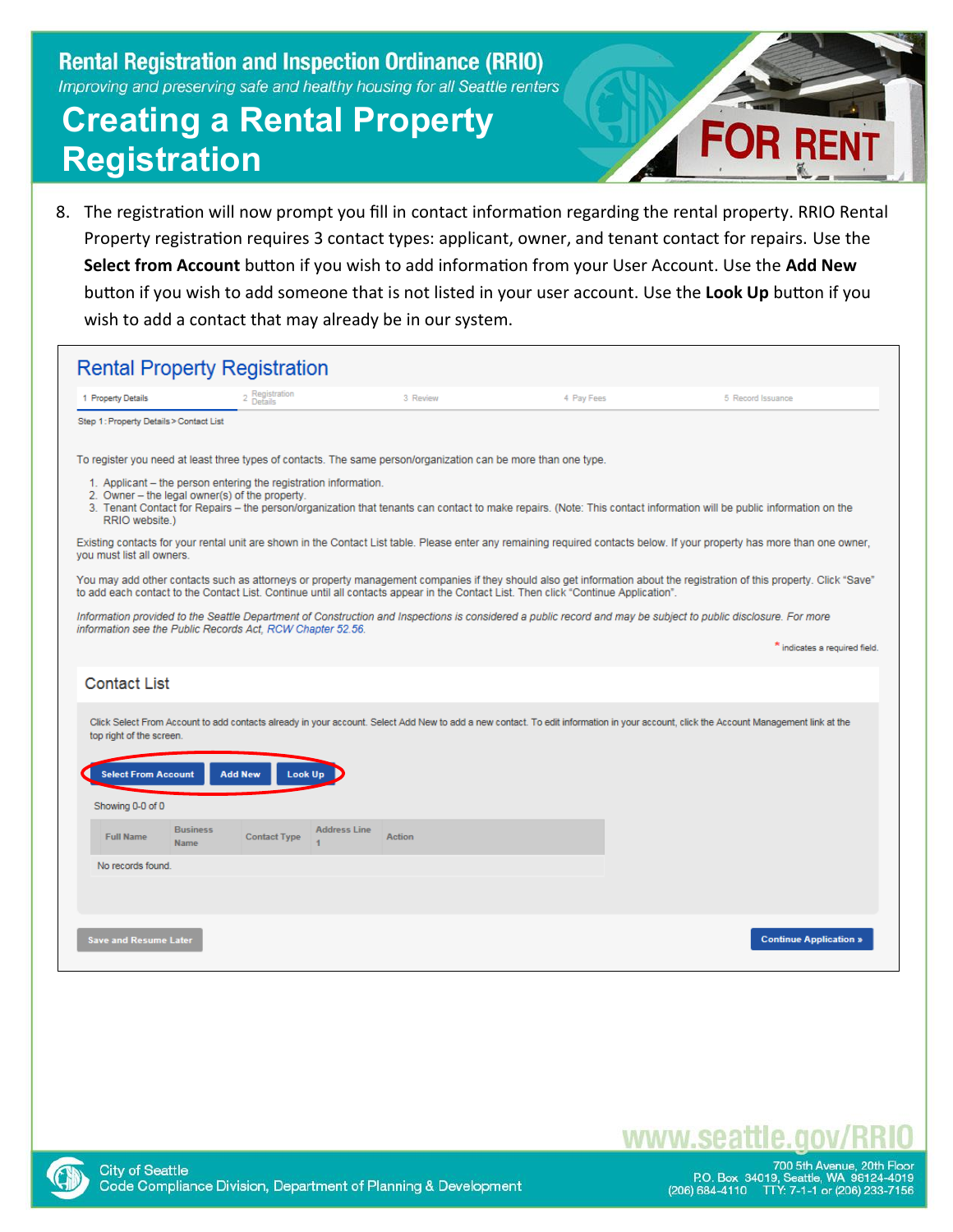# **Creating a Rental Property Registration**

9. Once you have added the 3 required contacts to the registration, you can click **Continue Application** to proceed.

| top right of the screen.   |                                   |                                         |                     |        |  |
|----------------------------|-----------------------------------|-----------------------------------------|---------------------|--------|--|
| <b>Select From Account</b> |                                   | <b>Look Up</b><br><b>Add New</b>        |                     |        |  |
|                            | You successfully added a contact. |                                         |                     |        |  |
| Showing 1-3 of 3           |                                   |                                         |                     |        |  |
| <b>Full Name</b>           | <b>Business</b><br><b>Name</b>    | <b>Contact Type</b>                     | <b>Address Line</b> | Action |  |
| <b>Test Test</b>           |                                   | <b>Applicant</b>                        | Test                | Delete |  |
| <b>Test Test</b>           |                                   | Owner                                   | Test                | Delete |  |
| <b>Test Test</b>           |                                   | Tenant<br><b>Contact for</b><br>Repairs | Test                | Delete |  |
|                            |                                   |                                         |                     |        |  |

10. Enter the number of rental units that are available for this property. This number includes both units rented and may be available for rent. Do not include non-residential units or units typically not for rent.



In the Property Information section, provide the Property Name and declare if the property is a newlyconstructed or substantially altered property.

| <b>Property Information</b>                                                                                                                                                      |
|----------------------------------------------------------------------------------------------------------------------------------------------------------------------------------|
| If the property has a common name, like The Brambles, please enter it. Otherwise leave the Property Name field blank.<br><b>Property Name:</b>                                   |
| Is this a newly-constructed or substantially altered property with the Certificate of Occupancy or final inspection completed after January 1, 2014?: $\bigotimes$<br>○ Yes ◉ No |
|                                                                                                                                                                                  |

### www.seat



700 5th Avenue, 20th Floor<br>P.O. Box 34019, Seattle, WA 98124-4019 (206) 684-4110 TTY: 7-1-1 or (206) 233-7156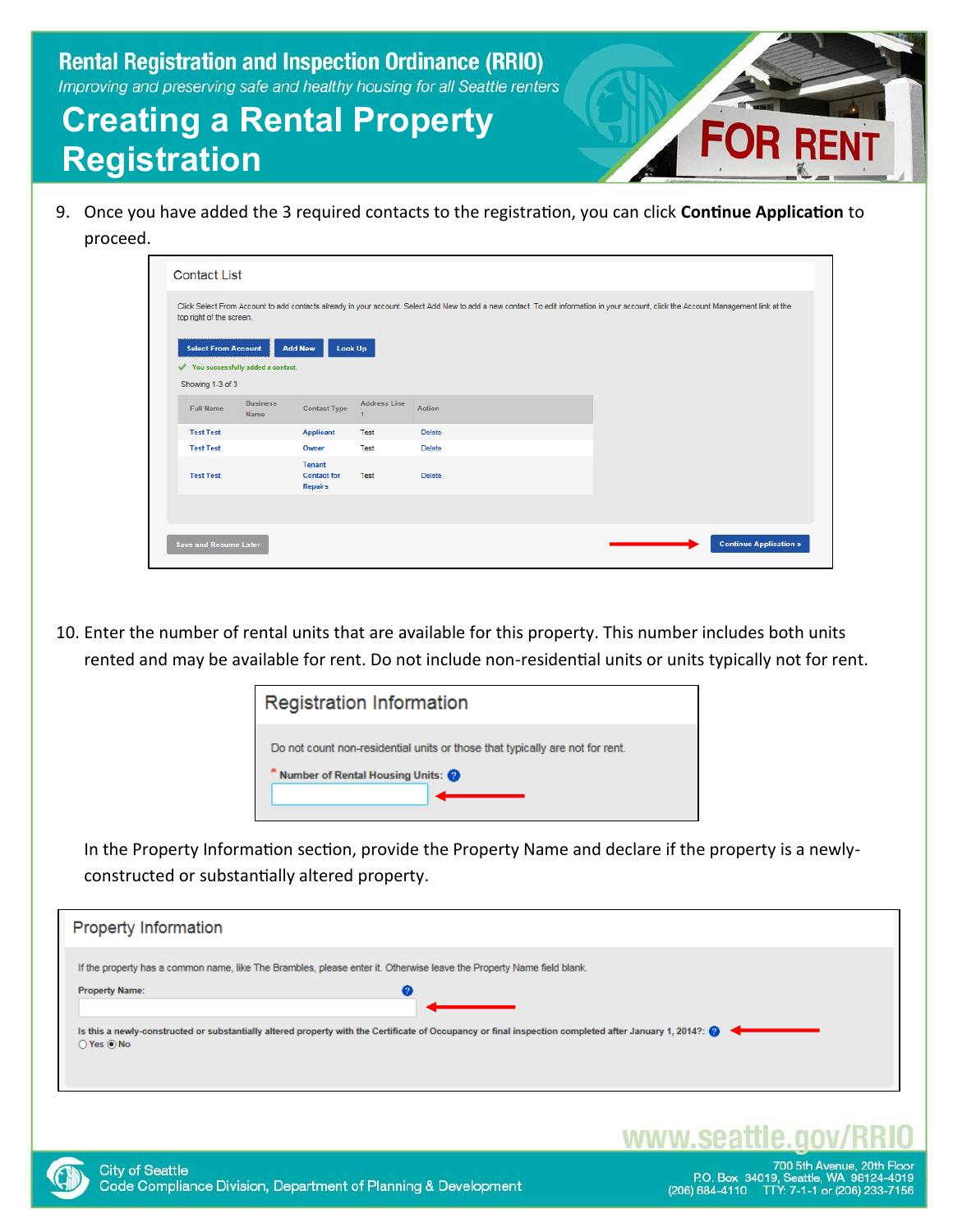# **Creating a Rental Property Registration**



Click the **Add Units** button to add a single unit or use the drop-down box next to Add Units to add multiple units. A popup menu will appear allowing rows to be added. Click on the number of rows to be added to fill in unit information. The total number of rows added should match the *Number of Rental Housing Units* field.

### **Rental Units**

| Please list all your rental units by clicking "Add Unit(s)". To add multiple units, click the arrow to the right of the Add Unit(s) button. Each unit must have an identifier or number. If you only<br>have one unit and it doesn't have an identifier or number, please enter NA. |                        |  |  |  |  |  |  |
|-------------------------------------------------------------------------------------------------------------------------------------------------------------------------------------------------------------------------------------------------------------------------------------|------------------------|--|--|--|--|--|--|
| Since rentals on the highest or lowest floors usually have more problems with water damage, please indicate if the unit is in either position. Leave this blank if the rental is not on either<br>floor, or if this does not apply to your unit (like a row house).                 |                        |  |  |  |  |  |  |
| To change information about a unit, check its row in the "Units" table and then click "Edit Selected".                                                                                                                                                                              |                        |  |  |  |  |  |  |
| Move the "Actions" button back to the right of the table.                                                                                                                                                                                                                           |                        |  |  |  |  |  |  |
| Please list all your rental units by clicking "Add Unit(s)". To add multiple units, click the arrow to the right of the Add Unit(s) button. Each unit must have an identifier or number. If you only<br>have one unit and it doesn't have an identifier or number, please enter NA. |                        |  |  |  |  |  |  |
| Since rentals on the highest or lowest floors usually have more problems with water damage, please indicate if the unit is in either position. Leave this blank if the rental is not on either<br>floor, or if this does not apply to your unit (like a row house).                 |                        |  |  |  |  |  |  |
| To change information about a unit, check its row in the "Units" table and then click "Edit Selected".                                                                                                                                                                              |                        |  |  |  |  |  |  |
| Move the "Actions" button back to the right of the table.                                                                                                                                                                                                                           |                        |  |  |  |  |  |  |
| Showing 0-0 of 0                                                                                                                                                                                                                                                                    |                        |  |  |  |  |  |  |
| <b>Unit Number</b><br><b>Lowest Residential Floor</b><br><b>Top Residential Floor</b>                                                                                                                                                                                               |                        |  |  |  |  |  |  |
| No records found.                                                                                                                                                                                                                                                                   |                        |  |  |  |  |  |  |
| <b>Edit Selected</b><br>Add Unit(s) $\vert \mathbf{v} \vert$                                                                                                                                                                                                                        | <b>Delete Selected</b> |  |  |  |  |  |  |

When you list your unit identifiers, you are also asked to indicate whether the unit is a *Top Residential Floor* or *Lowest Residential Floor*.

| <b>UNITS</b>                                                                                                                                                                                                                                                                           |
|----------------------------------------------------------------------------------------------------------------------------------------------------------------------------------------------------------------------------------------------------------------------------------------|
| Please list all your rental units by clicking "Add Unit(s)". To add multiple units, click the arrow to the right of the<br>Add Unit(s) button. Each unit must have an identifier or number. If you only have one unit and it doesn't have an<br>identifier or number, please enter NA. |
| Since rentals on the highest or lowest floors usually have more problems with water damage, please indicate if<br>the unit is in either position. Leave this blank if the rental is not on either floor, or if this does not apply to your unit<br>(like a row house).                 |
| ."To change information about a unit, check its row in the "Units" table and then click "Edit Selected                                                                                                                                                                                 |
| Move the "Actions" button back to the right of the table.                                                                                                                                                                                                                              |
| * Unit Number: 2<br>Top Residential Floor<br>□ Lowest Residential Floor                                                                                                                                                                                                                |
| <b>Submit</b><br>Cancel                                                                                                                                                                                                                                                                |



www.seat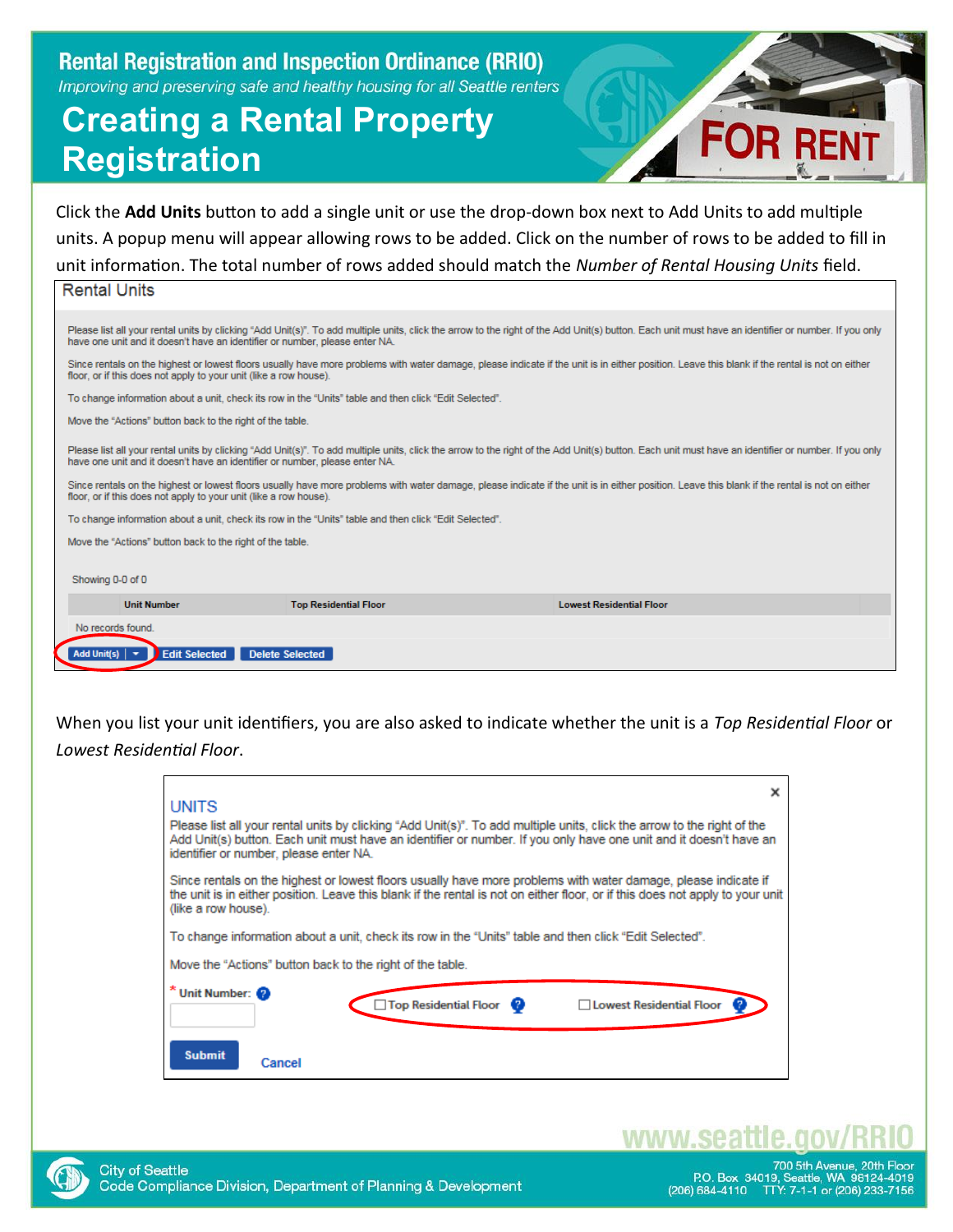# **Creating a Rental Property Registration**



11. RRIO rental property registration requires that all registered rental units comply with the RRIO Checklist standards as listed at the bottom of the screen. You may evaluate the requirements yourself or hire an inspector to perform a pre-registration inspection to ensure that rental units meet the standards. Click the checkbox next to the statement that indicates compliance with the standards and use the drop-down box to choose who has evaluated the RRIO Checklist. Click on the **Continue Application** button to proceed.

#### **Declaration Information**

Seattle's Rental Registration and Inspection Ordinance requires that all rental housing units meet basic maintenance standards found in the RRIO Checklist. Owners must declare their rental units meet or will meet those standards before being rented. Click here for the full RRIO Checklist, that is summarized below

#### 1. Exterior: Structure, Shelter, and Maintenance

Roof, chimney, foundation, stairs, and decks are reasonably free of decay (e.g., severe cracks, soft spots, loose pieces, deterioration, or other indications that repair is needed); maintained in a safe, sound, and sanitary condition; and capable of withstanding normal loads and forces. The building and its components, including windows, should be reasonably weather-proof and damp-free.

#### 2. Interior: Structure, Shelter, and Maintenance

Walls, floors, stairs, and other structural components are reasonably free of decay, maintained in a safe and sound condition, and capable of withstanding normal loads and forces. Natural and mechanical lighting and ventilation is adequate and maintained in good working order for each habitable room in the unit

#### 3. Emergency Escape Windows and Doors

Every sleeping room built or permitted after August 10, 1972 must have an emergency escape window or door. Emergency escape windows must open to the exterior, have a minimum opening of 5.7 square feet with a minimum dimension of at least 24 inches high and at least 20 inches wide, and must not exceed a maximum sill height of 44 inches from the floor. In order to meet the total square footage requirement, a window size of nearly 2 by 3 feet is typically required. Sleeping rooms that were built under permit prior to August 10, 1972 are exempted from this requirement.

#### 4. Room Size and Condition

All rooms used as living or sleeping rooms must meet minimum requirements for square footage and must not have dirt floors

#### 5. Heating System

Every bathroom and habitable room must have a functioning, properly ventilated, and permanently-installed heat source

#### **6. Electrical Standards**

All electrical equipment and wiring must be approved and maintained in safe and sound condition and in good working order.

#### 7. Plumbing and Hot Water

Plumbing systems must be properly installed, functional, sanitary and maintained in good condition. Water temperature reaches at least 100°F after running water for two minutes. 8. Sanitation Standards: Bathrooms

Every unit has at least one directly accessible bathroom (primary bathroom) that includes an operable toilet, sink, and tub or shower, all in safe and sound condition and sanitary working order. Does not apply to a legally established SRO/rooming house/micro-housing unit that does not have a bathroom, although any associated common or shared bathroom must meet these standards

#### 9. Sanitation Standards: Kitchen

Every unit has a kitchen with a sink, counter, cabinets, cooking appliance, and refrigerator maintained in safe, sound, and sanitary condition. This does not apply to units comprised of a single habitable room such as a Single Room Occupancy, rooming house, or micro-housing unit when the unit does not have a kitchen. Common kitchen must meet these standards. 10.Owners' Obligations

Property owners are responsible for ensuring that the property is free of excess trash: insects and rodents have been exterminated: unit and building doors lock with a deadbolt or deadlatch; and working smoke detectors are installed outside sleeping rooms.

 $^*$  By signing below, I confirm that all units that are currently or may be available for rent meet the requirements of the Rental Registration and Inspection Ordinance as detailed in the  $\bullet$ <br>RRIO Checklist. By checking application and for any other matter related to this application.:

| __<br>* Who evaluated units for compliance with standards?: | മ |                                              |
|-------------------------------------------------------------|---|----------------------------------------------|
| -Select-                                                    |   | <u> The Common State Common State Common</u> |
|                                                             |   |                                              |
|                                                             |   |                                              |
|                                                             |   |                                              |
| <b>Save and Resume Later</b>                                |   |                                              |
|                                                             |   |                                              |



www.seattle.gov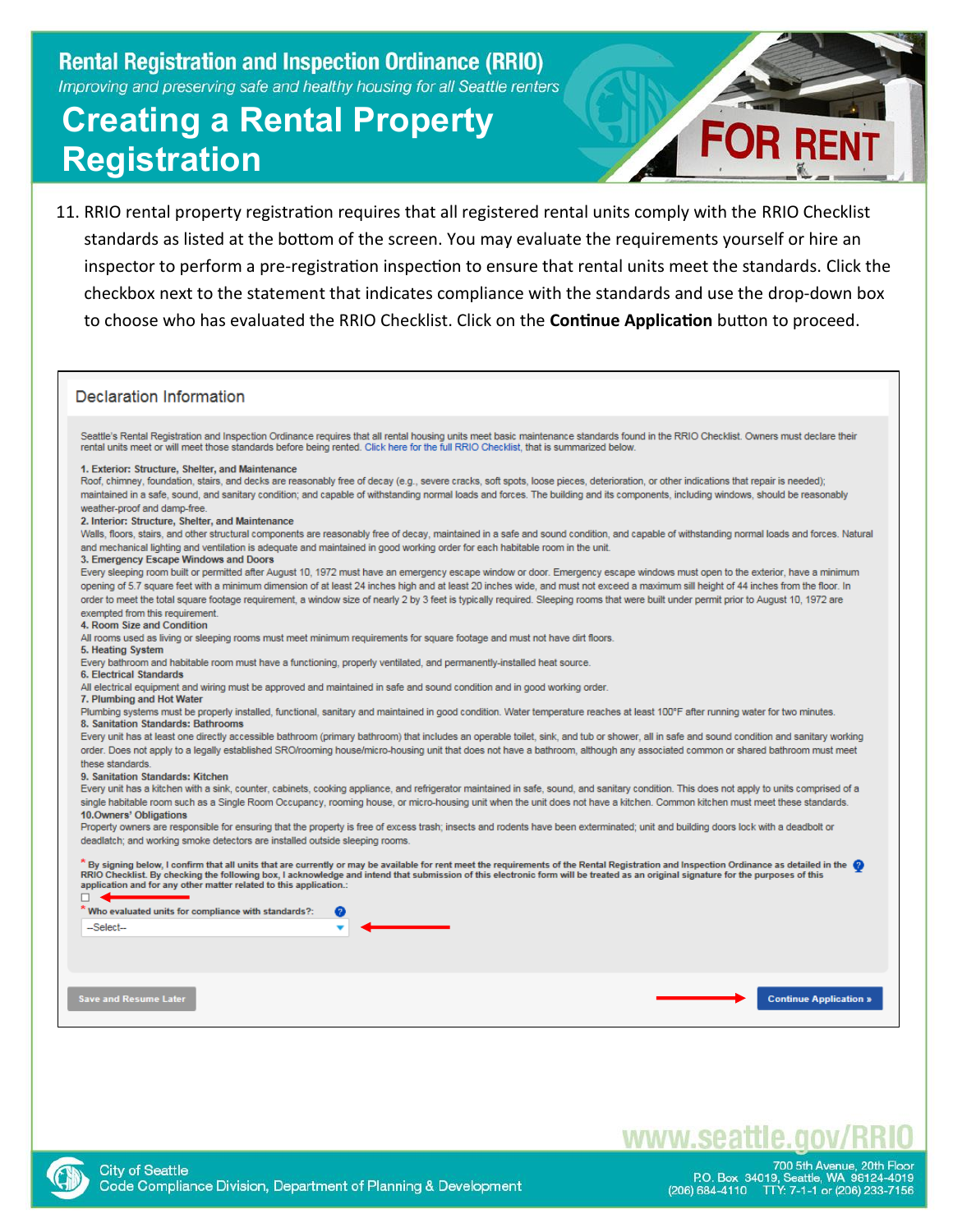## **Creating a Rental Property Registration**

- 
- 12. Indicate if any improvements were made to the property in order to meet the RRIO Checklist standards. If no is selected, then click the **Continue Application** button to proceed.

| <b>Property Improvement</b>                                                                                                                                                                                                                                                      |
|----------------------------------------------------------------------------------------------------------------------------------------------------------------------------------------------------------------------------------------------------------------------------------|
| We want to learn how this program affects rental housing, and whether you had to make any repairs in order to meet the program standards.<br>Were changes or improvements made to this property in the $\bigcirc$ Yes $\bigcirc$ No<br>past year in order to register for RRIO?: |
| <b>Continue Application »</b><br><b>Save and Resume Later</b>                                                                                                                                                                                                                    |

If yes is selected a list of questions will appear. Use the drop-down menu to indicate the range of investment made on improvements. Click the checkboxes next to the high-level items that were improved. Once complete click on the **Continue Application** button.

| Property Improvement                                                                                                            |                                                                                                                                           |
|---------------------------------------------------------------------------------------------------------------------------------|-------------------------------------------------------------------------------------------------------------------------------------------|
|                                                                                                                                 | We want to learn how this program affects rental housing, and whether you had to make any repairs in order to meet the program standards. |
| Were changes or improvements made to this property in the $\bullet$ Yes $\circ$ No<br>past year in order to register for RRIO?: |                                                                                                                                           |
| How much money did you spend to improve this property in<br>the past year in order to register for RRIO?:                       | $$0 - $250$                                                                                                                               |
| <b>Exterior Structure, Shelter, and Maintenance:</b>                                                                            |                                                                                                                                           |
| Interior Structure, Shelter, and Maintenance:                                                                                   |                                                                                                                                           |
| <b>Emergency Escape Windows and Doors:</b>                                                                                      |                                                                                                                                           |
| <b>Room Size and Condition:</b>                                                                                                 |                                                                                                                                           |
| <b>Heating System:</b>                                                                                                          | ✓                                                                                                                                         |
| <b>Electrical Standards:</b>                                                                                                    |                                                                                                                                           |
| <b>Plumbing and Hot Water:</b>                                                                                                  |                                                                                                                                           |
| <b>Sanitation Standards - Bathrooms:</b>                                                                                        |                                                                                                                                           |
| <b>Sanitation Standards - Kitchen:</b>                                                                                          |                                                                                                                                           |
|                                                                                                                                 |                                                                                                                                           |
| <b>Save and Resume Later</b>                                                                                                    | <b>Continue Application »</b>                                                                                                             |



www.sea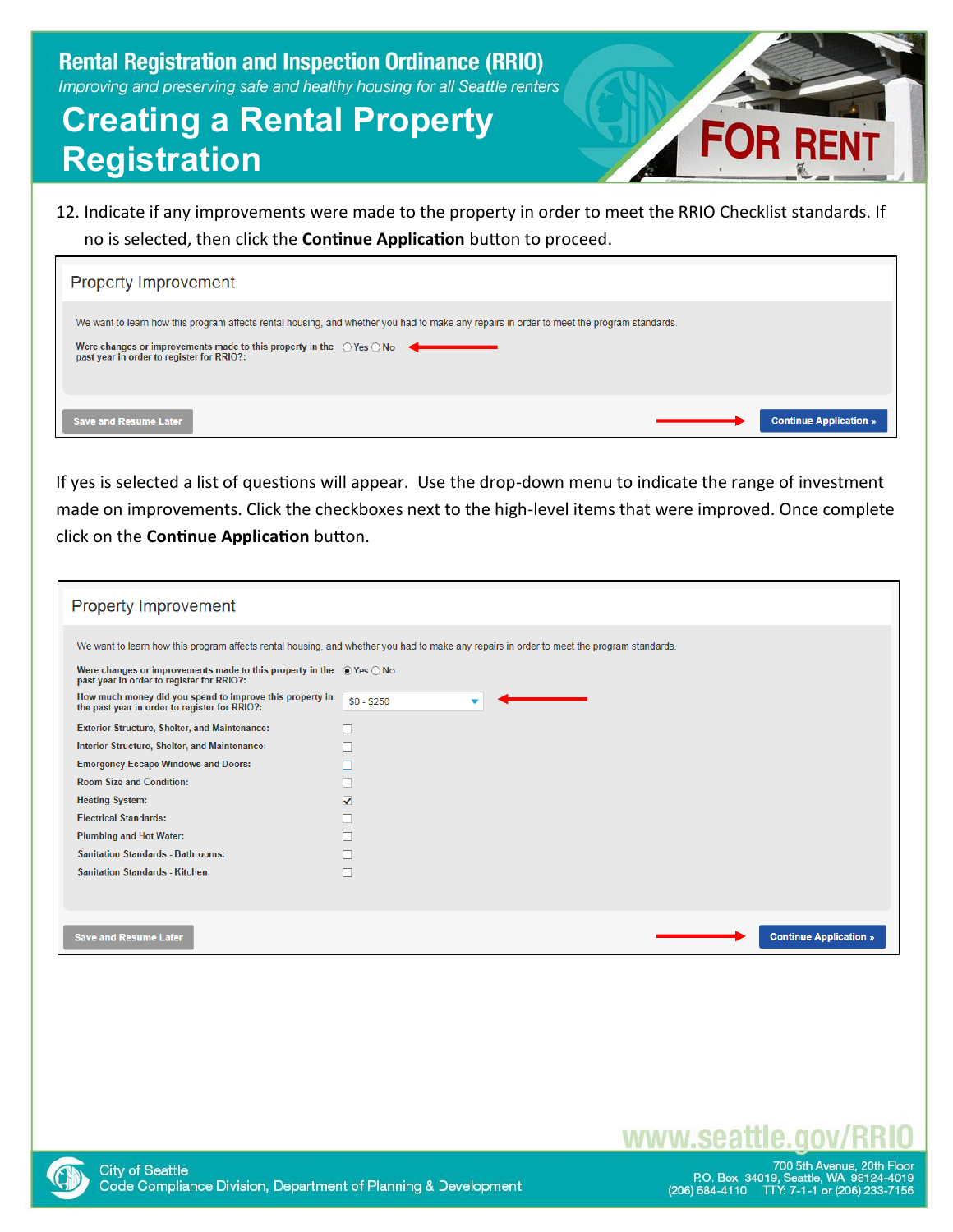# **Creating a Rental Property Registration**



13. A summary of the information that has been entered will appear for review. If any changes need to be made before final submission, click on the **Edit** button to the right of the category that needs to change. Once all information is reviewed to be correct click on the **Continue Application** button.

| <b>Rental Property Registration</b>                                                         |                                                                                                                 |                           |                                       |               |            |  |                               |
|---------------------------------------------------------------------------------------------|-----------------------------------------------------------------------------------------------------------------|---------------------------|---------------------------------------|---------------|------------|--|-------------------------------|
| + Property Details                                                                          |                                                                                                                 | 2 Registration<br>Details |                                       | 3 Review      | 4 Pay Fees |  | 5 Record Issuance             |
| Step 3: Review                                                                              |                                                                                                                 |                           |                                       |               |            |  |                               |
| <b>Save and Resume Later</b>                                                                |                                                                                                                 |                           |                                       |               |            |  | <b>Continue Application »</b> |
|                                                                                             | Please review all information below. Click Edit to make changes to sections or Continue Application to move on. |                           |                                       |               |            |  |                               |
| Record Type                                                                                 |                                                                                                                 |                           |                                       |               |            |  |                               |
| <b>Rental Property Registration</b>                                                         |                                                                                                                 |                           |                                       |               |            |  |                               |
| <b>Address</b>                                                                              |                                                                                                                 |                           |                                       |               |            |  | Edit                          |
| <b>700 5TH AVE</b><br>Low Income Address: Yes<br>Zone ID: 7<br>Zone Description: FIRST HILL |                                                                                                                 |                           |                                       |               |            |  |                               |
|                                                                                             | Did you get a letter?                                                                                           |                           |                                       |               |            |  |                               |
| Pre-Registration Number:                                                                    |                                                                                                                 |                           |                                       |               |            |  |                               |
| <b>Contact List</b>                                                                         |                                                                                                                 |                           |                                       |               |            |  | Edi                           |
| Showing 1-3 of 3                                                                            |                                                                                                                 |                           |                                       |               |            |  |                               |
| <b>Full Name</b>                                                                            | <b>Business</b><br>Name                                                                                         | <b>Contact Type</b>       | <b>Address Line</b><br>$\blacksquare$ | <b>Action</b> |            |  |                               |
| <b>Test Test</b>                                                                            |                                                                                                                 | <b>Applicant</b>          | Test                                  | Edit          |            |  |                               |
| <b>Test Test</b>                                                                            |                                                                                                                 | Owner                     | Test                                  | Edit          |            |  |                               |

14. The RRIO rental property registration fee is \$70 for a property and it includes the first rental unit. Each additional unit after the first unit is \$15. For example:

| <b>Number of Rental</b><br><b>Housing Units</b> | <b>Base Fee</b><br>$\frac{1}{2}$ (property + 1 <sup>st</sup> unit) | <b>Unit Fee</b> | <b>Total for Two Years</b> |
|-------------------------------------------------|--------------------------------------------------------------------|-----------------|----------------------------|
|                                                 | \$70                                                               | S <sub>0</sub>  | \$70                       |
|                                                 | \$70                                                               | \$15            | \$85                       |
| 10                                              | \$70                                                               | \$135           | \$205                      |
| 100                                             | \$70                                                               | \$1485          | \$1555                     |

### www.seattle

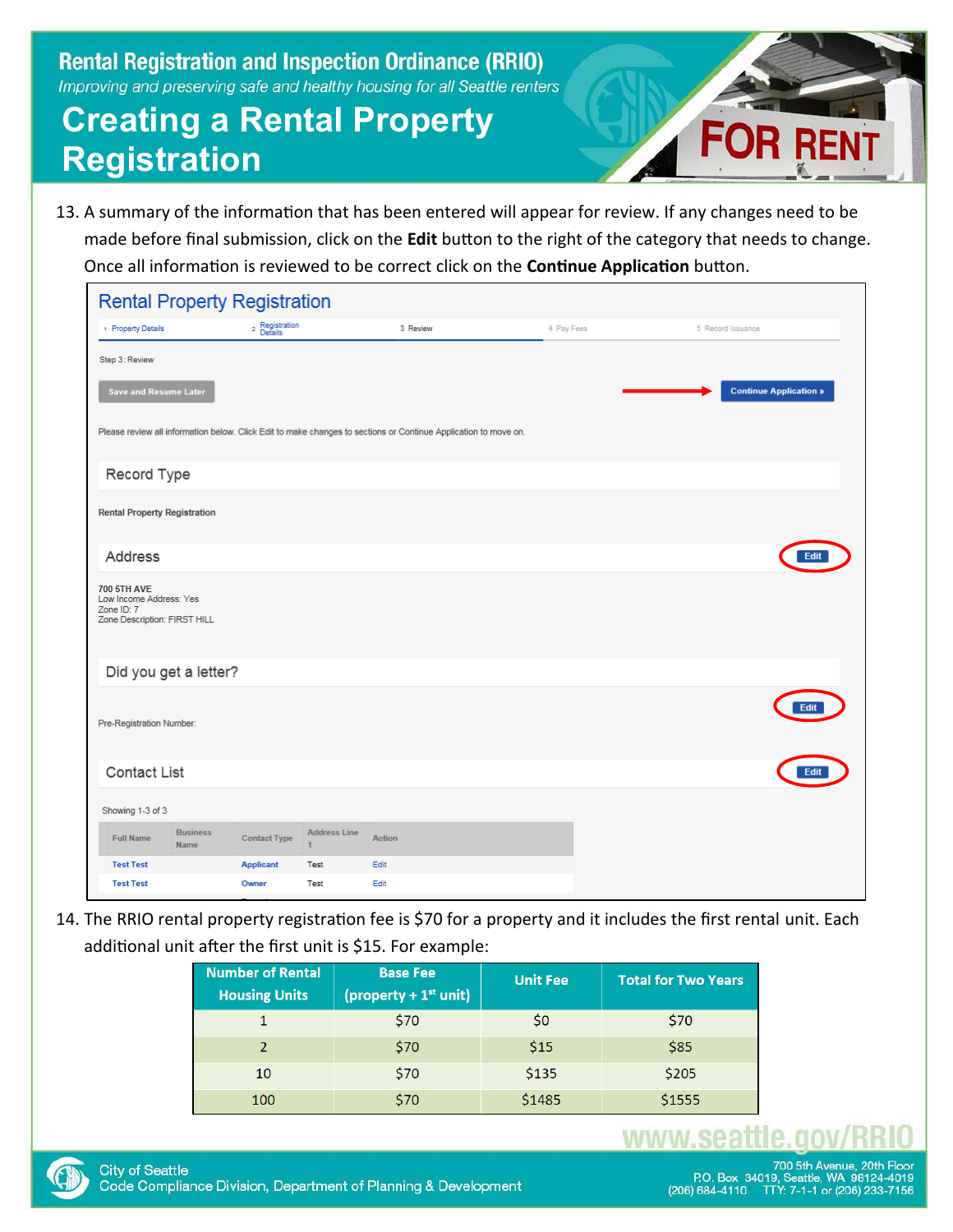# **Creating a Rental Property Registration**



15. The RRIO online system will calculate the fee for registration based upon the number of units entered on previous screens. Click the **Check Out** button.

| <b>Rental Property Registration</b>                                                                     |            |                   |
|---------------------------------------------------------------------------------------------------------|------------|-------------------|
| Registration<br>1 Property Details<br>$\overline{2}$<br>3 Review<br>Defails                             | 4 Pay Fees | 5 Record Issuance |
| Step 4: Pay Fees                                                                                        |            |                   |
| Below are your fees based upon the information you entered.                                             |            |                   |
| Read our RRIO Fee Calculation document for more information about fees and how they were<br>calculated. |            |                   |
| Fees                                                                                                    |            |                   |
| Fees                                                                                                    | Qty.       | <b>Amount</b>     |
| <b>Property Registration Fee</b>                                                                        | 1          | \$181.00          |
| <b>TOTAL FEES</b>                                                                                       |            | \$181.00          |
|                                                                                                         |            |                   |
| <b>Checkout »</b>                                                                                       |            |                   |

You can only pay with a debit or credit card online. Click **Checkout** again to proceed. If you wish to pay using a check, please click on the **How do I Pay by Check?** link which takes you to an instruction page.

| 1 Select item to pay                                                                                                           | 2 Payment<br><sup>2</sup> Information                                 |               | 3 Receipt/Record<br>Issuance |        |
|--------------------------------------------------------------------------------------------------------------------------------|-----------------------------------------------------------------------|---------------|------------------------------|--------|
| Step 1: Select item to pay                                                                                                     |                                                                       |               |                              |        |
| Click the arrow next to a row to display additional information. You can pay for items later by clicking on the Save for Later |                                                                       |               |                              |        |
| link                                                                                                                           |                                                                       |               |                              |        |
| If you plan to pay by check, so How Do I Pay by Check? for further instructions.                                               |                                                                       |               |                              |        |
|                                                                                                                                |                                                                       |               |                              |        |
|                                                                                                                                | If somebody else is responsible for paying fees, see How to Pay Fees. |               |                              |        |
|                                                                                                                                |                                                                       |               |                              |        |
| <b>PAY NOW</b>                                                                                                                 |                                                                       |               |                              |        |
|                                                                                                                                |                                                                       |               |                              |        |
| <b>700 5TH AVE</b><br>1 Application(s)   \$181.00                                                                              |                                                                       |               |                              |        |
| Rental Property Registration<br>18TMP-096151                                                                                   |                                                                       | \$181.00 Edit | Save for later               | Remove |

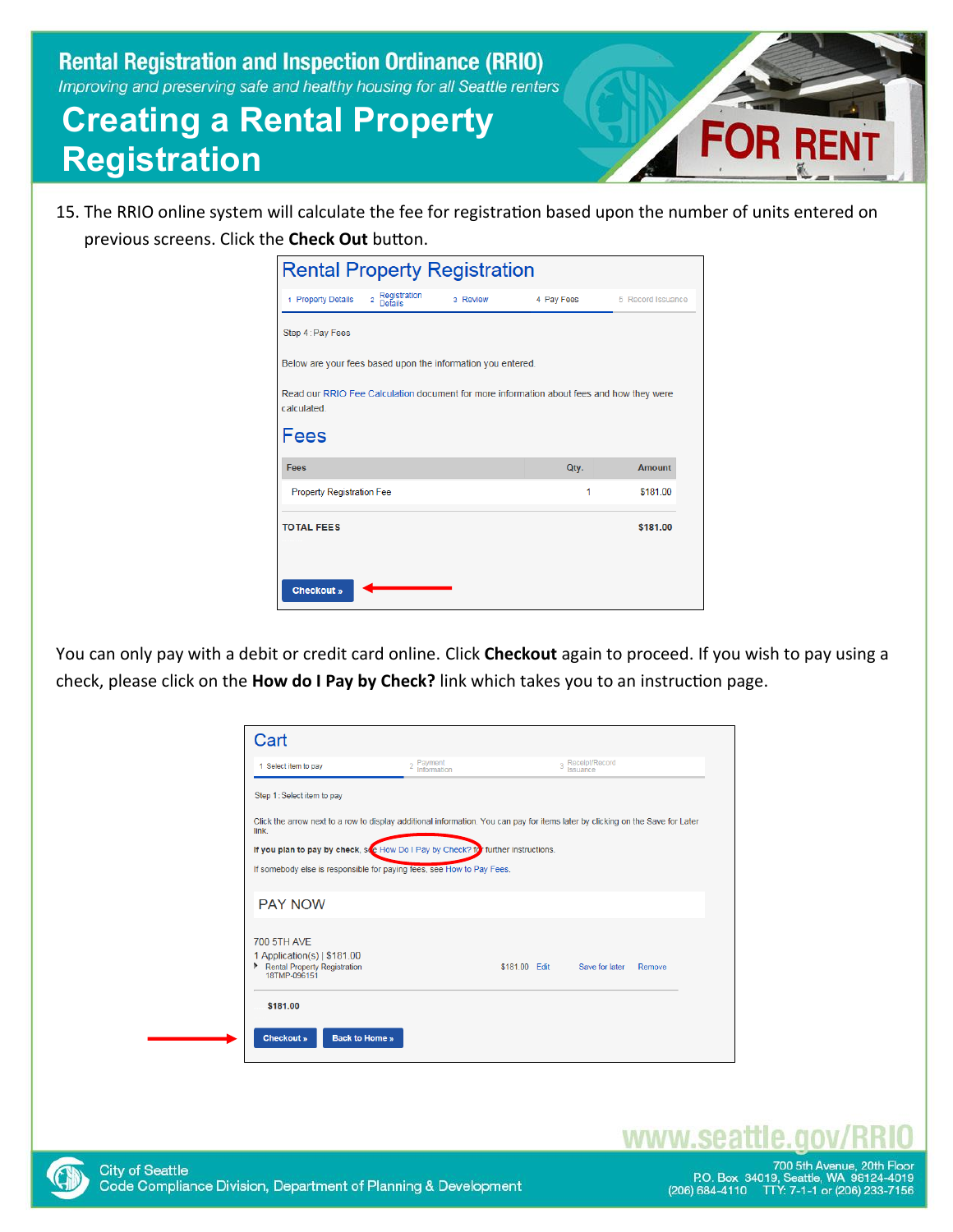# **Creating a Rental Property Registration**



16. Enter all the required the payment details and the click the **Submit Payment** button. **Please do NOT click the Submit Payment button more than one time. If you receive an error or feel your payment did not go through for any reason, please call the RRIO line at (206) 684-4110.**

| <b>Payment Options</b>                                                                          |
|-------------------------------------------------------------------------------------------------|
| Amount to be charged: \$181.00<br>Pay with Credit Card                                          |
| Credit Card Information:                                                                        |
| Ø<br>* Card Type:<br>◉<br>* Card Number:<br>* Security Code:<br>-Select-<br>No dashes or spaces |
| * Expiration Date:<br>* Name on Card:<br>$2018 -$<br>01                                         |
| Credit Card Holder Information:                                                                 |
| Auto-fill with<br><b>Test Test</b><br>▼<br>Country:                                             |
| <b>United States</b><br>$\overline{\phantom{a}}$                                                |
| * Street Address:                                                                               |
| $*$ City:<br>* State:<br>$*$ Zip:                                                               |
| * Phone:<br>Only use the (+1) field if entering an<br>$(4)$ 1<br>international code.            |
| Email:                                                                                          |
| <b>Submit Payment »</b>                                                                         |



www.seattle.gov